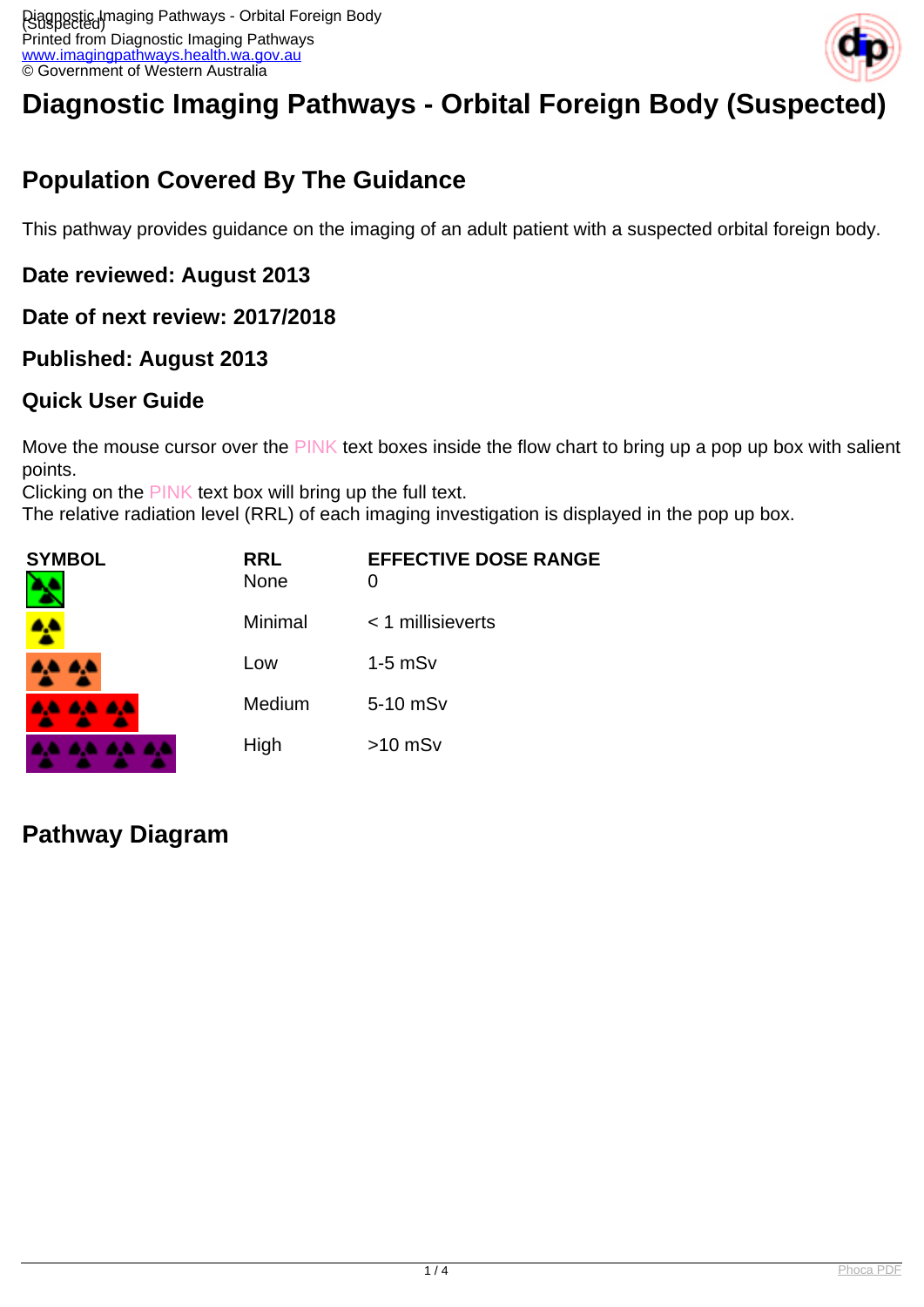Piagnostic Imaging Pathways - Orbital Foreign Body Printed from Diagnostic Imaging Pathways [www.imagingpathways.health.wa.gov.au](http://www.imagingpathways.health.wa.gov.au/) © Government of Western Australia





Date reviewed: August 2013 Please note that this pathway is subject to review and revision

## **Image Gallery**

Note: Images coming soon.

# **Teaching Points**

Helical CT scanning is considered diagnostic method of choice for the detection of intraocular and orbital metallic, glass and stone foreign bodies and is preferred over MR imaging and sonography.

# **Investigation of Suspected Orbital Foreign Body: Computed Tomography**

- Helical CT axial scanning with multiplanar reconstruction is accurate at detecting and localizing intraocular and orbital metallic, glass and stone foreign bodies [1-5](index.php?option=com_content&view=article&id=128&tab=references#1)
- Helical CT scanning is considered the diagnostic method of choice for the detection of intraocular foreign bodies and is preferred over both MR imaging and sonography [1](index.php?option=com_content&view=article&id=128&tab=references#1)[,2](index.php?option=com_content&view=article&id=128&tab=references#2)[,4](index.php?option=com_content&view=article&id=128&tab=references#4)[,6](index.php?option=com_content&view=article&id=128&tab=references#6)[,7](index.php?option=com_content&view=article&id=128&tab=references#7)
- In their study on porcine eye model to look at the efficacy of different imaging modalities for detecting various types of glass fragment subtype, location, and size, Gor et al showed that the helical CT was the most sensitive imaging modality for the detection of intraocular glass. [8](index.php?option=com_content&view=article&id=128&tab=references#8) Green beer bottle glass was easiest to detect, and spectacle glass was the most difficult. On helical CT, glass fragments were easier to detect in the anterior chamber, and most difficult on the corneal surface
- McGuckin, in their in vitro model, concluded that CT was the preferred imaging modality for wooden foreign bodies [6](index.php?option=com_content&view=article&id=128&tab=references#6)
- It is critical to detect wood as organic foreign bodies can lead to a number of complications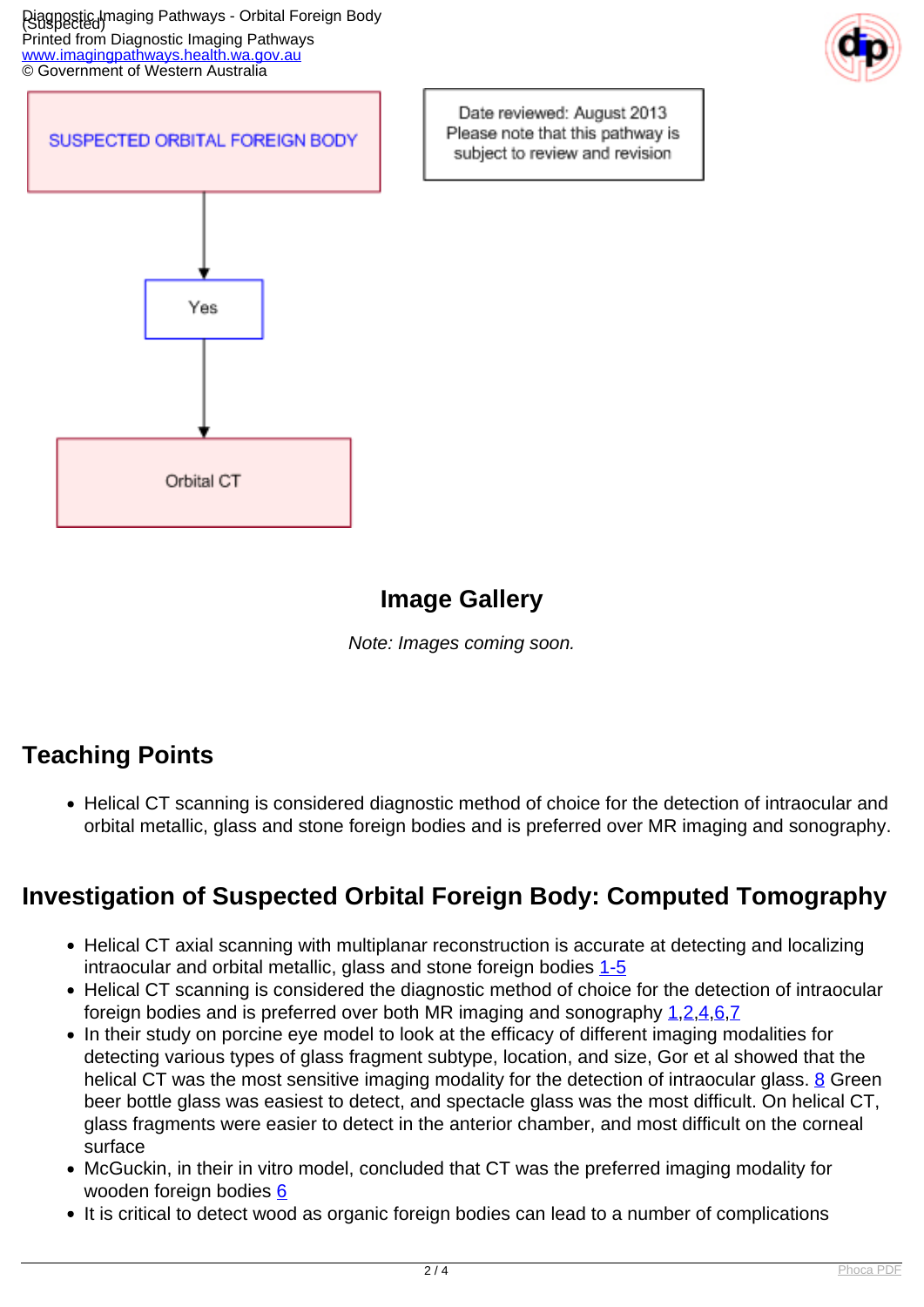

including cellulitis, abscess and increased mortality when compared with metallic foreign body which are relatively well tolerated [9](index.php?option=com_content&view=article&id=128&tab=references#9)

### **References**

References are graded from Level I to V according to the Oxford Centre for Evidence-Based Medicine, Levels of Evidence. [Download the document](http://www.cebm.net/wp-content/uploads/2014/06/CEBM-Levels-of-Evidence-2.1.pdf)

- 1. Lakits A, Steiner E, Scholda C, Kontrus M. **Evaluation of intraocular foreign bodies by spiral computed tomography and multiplanar reconstruction.** Ophthalmology. 1998;105(2):307-12. (Level III evidence)
- 2. Lakits A, Prokesch R, Scholda C, Bankier A. **Orbital helical computed tomography in the diagnosis and management of eye trauma.** Ophthalmology. 1999;106(12):2330-5. (Level II evidence) [View the reference](http://www.ncbi.nlm.nih.gov/pubmed/10599667)
- 3. Chacko J, Figueroa R, Johnson M, Marcus D, Brooks S. **Detection and localization of steel intraocular foreign bodies using computed tomography. A comparison of helical and conventional axial scanning.** Ophthalmology. 1997;104(2):319-23. (Level II evidence) [View the](http://www.ncbi.nlm.nih.gov/pubmed/9052639?dopt=Abstract) [reference](http://www.ncbi.nlm.nih.gov/pubmed/9052639?dopt=Abstract)
- 4. Lindahl S. **Computed tomography of intraorbital foreign bodies.** Acta Radiol. 1987;28(3):235-40. (Level III evidence)
- 5. Prokesch R, Lakits A, Scholda C, Bankier A, Ba-Ssalamah A, Imhof H. **Spiral CT and conventional CT in the preoperative imaging of intraocular metal foreign bodies.** Radiology. 1998;38(8):667-73. (Level II evidence)
- 6. McGuckin Jr J, Akhtar N, Ho V, Smergel E, Kubacki E, Villafana T. **CT and MR evaluation of a wooden foreign body in an in vitro model of the orbit.** Am J Neuroradiol. 1996;17(1):129-33. (Level III evidence)
- 7. McNicholas MM, Brophy DP, Power WJ, Griffin JF. **Ocular trauma: evaluation with** US. Radiology. 1995;195(2):423-7. (Level II evidence) [View the reference](http://www.ncbi.nlm.nih.gov/pubmed/7724761?dopt=Abstract)
- 8. Gor DM, Kirsch CF, Leen J, Turbin R, Von Hagen S.**Radiologic differentiation of intraocular glass: evaluation of imaging techniques, glass types, size, and effect of intraocular hemorrhage.** AJR Am J Roentgenol. 2001;177(5):1199-203. (Level III evidence)
- 9. Go JL, Vu VN, Lee KJ, Becker TS. **Orbital trauma.** Neuroimag Clin N Am. 2002;12(2):311- 24. ( Level III evidence)

### **Information for Consumers**

| Information from this website              | Information from the Royal<br><b>Australian and New Zealand</b><br><b>College of Radiologists' website</b> |
|--------------------------------------------|------------------------------------------------------------------------------------------------------------|
| <b>Consent to Procedure or Treatment</b>   | <b>Computed Tomography (CT)</b>                                                                            |
| <b>Radiation Risks of X-rays and Scans</b> | <b>Radiation Risk of Medical Imaging During</b>                                                            |
| <b>Computed Tomography (CT)</b>            | Pregnancy                                                                                                  |